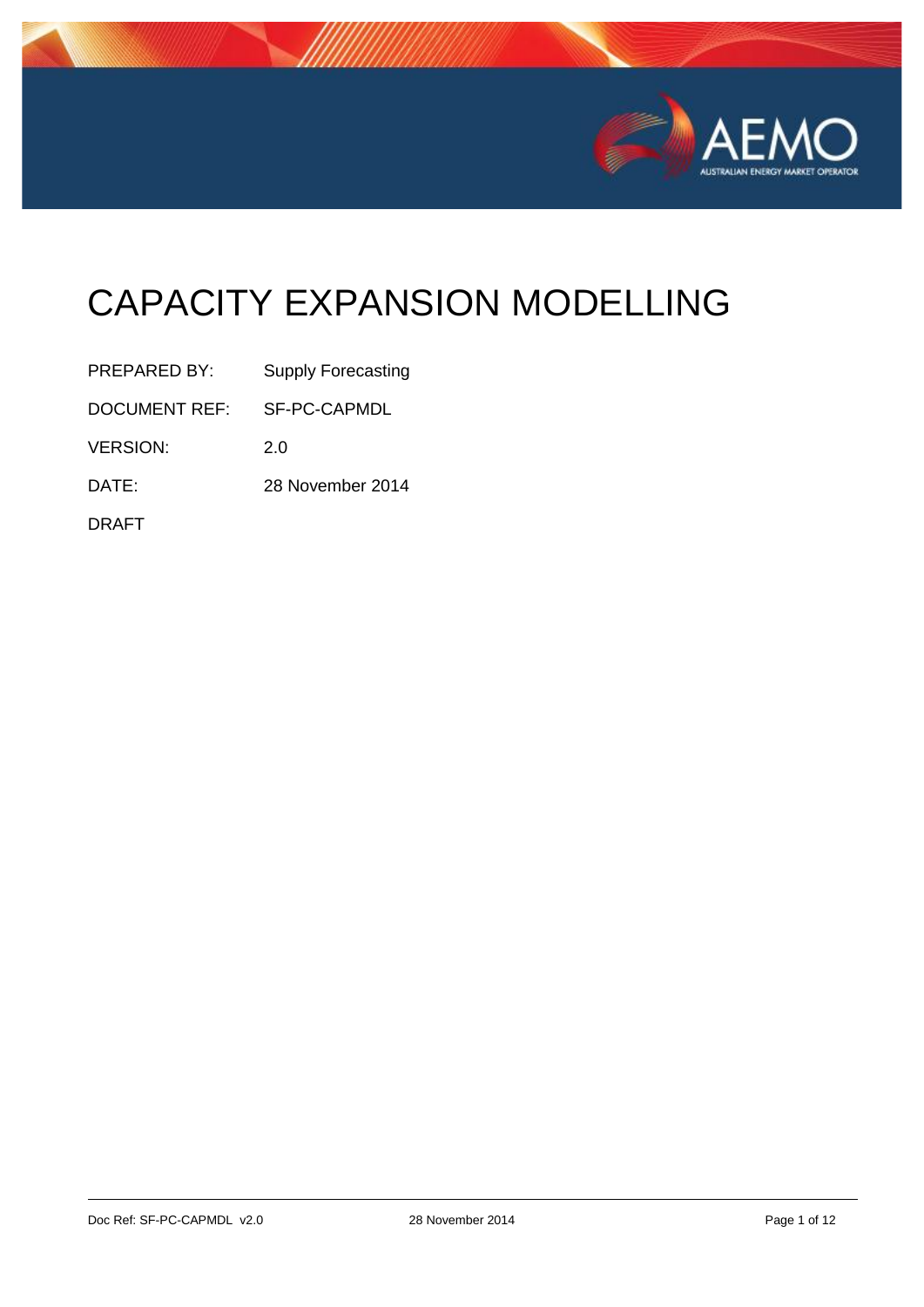

# Contents

| 1                     |  |
|-----------------------|--|
| $\overline{2}$        |  |
| 3<br>3.1              |  |
| $\overline{4}$<br>4.1 |  |
| 5                     |  |
| 6                     |  |
| 7<br>7.1              |  |
| 8<br>8.1              |  |
| 9                     |  |
| 10                    |  |
| 11                    |  |
| 12<br>12.1<br>12.2    |  |
| 13                    |  |
| 14                    |  |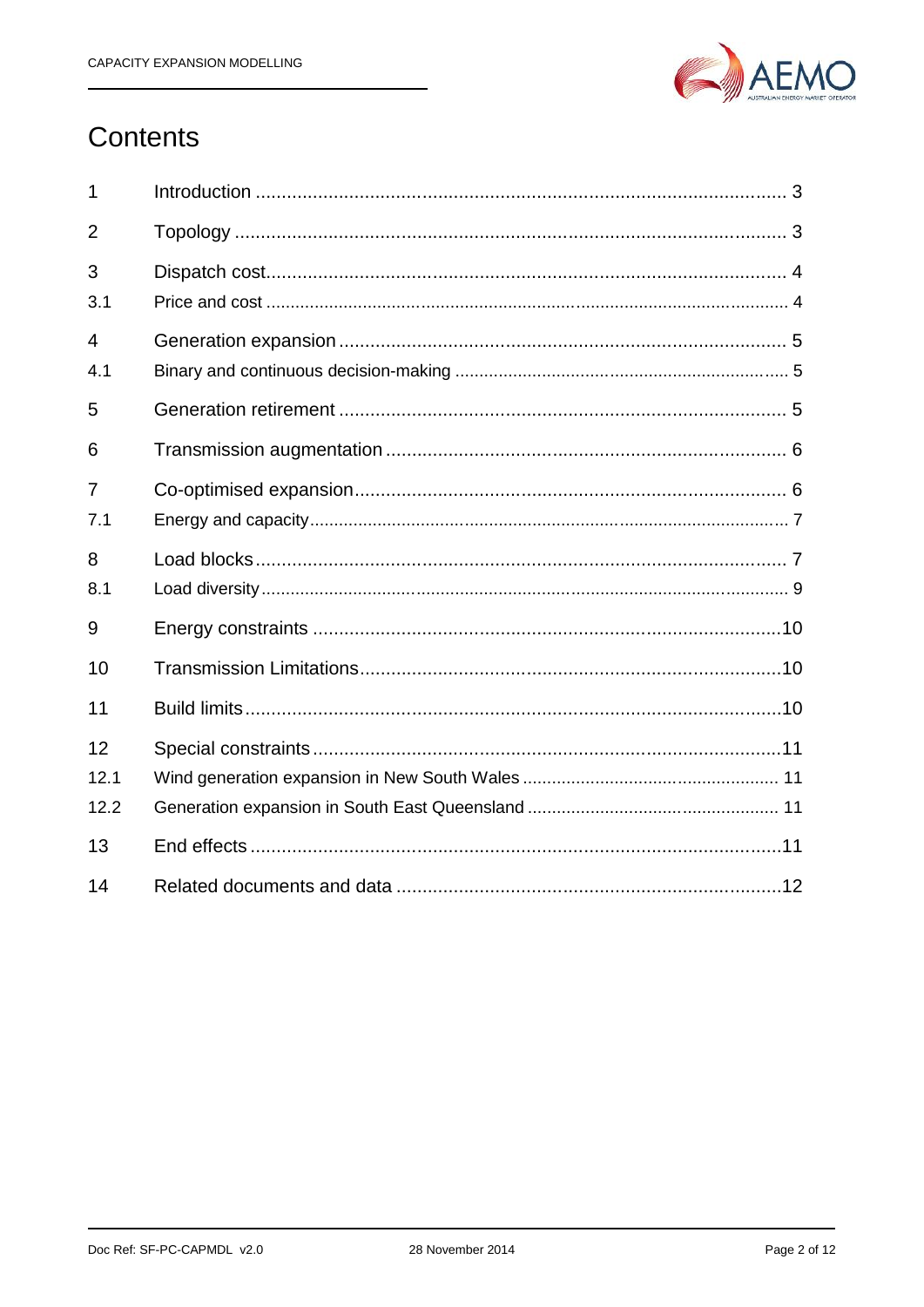

# **1 Introduction**

This document describes AEMO's electricity capacity expansion modelling. The description is technical in nature, and is intended to be read in conjunction with AEMO's planning consultation methodology and input assumptions report<sup>1</sup>.

Capacity expansion modelling is the process of optimally adding new generation and transmission to the NEM as future demand grows. The set of new generation and transmission facilities and the time at which they are activated is referred to as the *expansion plan*. In this case, "optimal" refers to the expansion plan that results in the lowest combined operating, capital and reliability cost incurred by operating the NEM securely over the course of the modelled time horizon. Expansion plans are used in a range of studies, including the National Transmission Network Development Plan (NTNDP), feasibility and pre-feasibility studies, and some Regulatory Investment Test – Transmission (RIT-T) studies that AEMO undertakes in its role as planner of the Victorian Declared Shared Network (DSN).

AEMO is continually developing a capacity expansion model that selects generation and transmission projects to include in the future network from a series of generation technology, fuel supply and transmission project options. It is implemented using PLEXOS for Power Systems from Energy Exemplar.

# **2 Topology**

The model uses a regional representation of the NEM. Each NEM region is implemented as a node, connected radially by interconnectors as shown in Figure 1. This topology reflects the topology used operationally by the NEM Dispatch Engine (NEMDE).

*Figure 1 - Regional representation of the NEM*



<sup>1</sup> Available from http://www.aemo.com.au/Consultations/National-Electricity-

Market/~/media/Files/Other/planning/2013Consultation/Planning\_Studies\_2013\_Methodology\_and\_Input\_Assumptions.ashx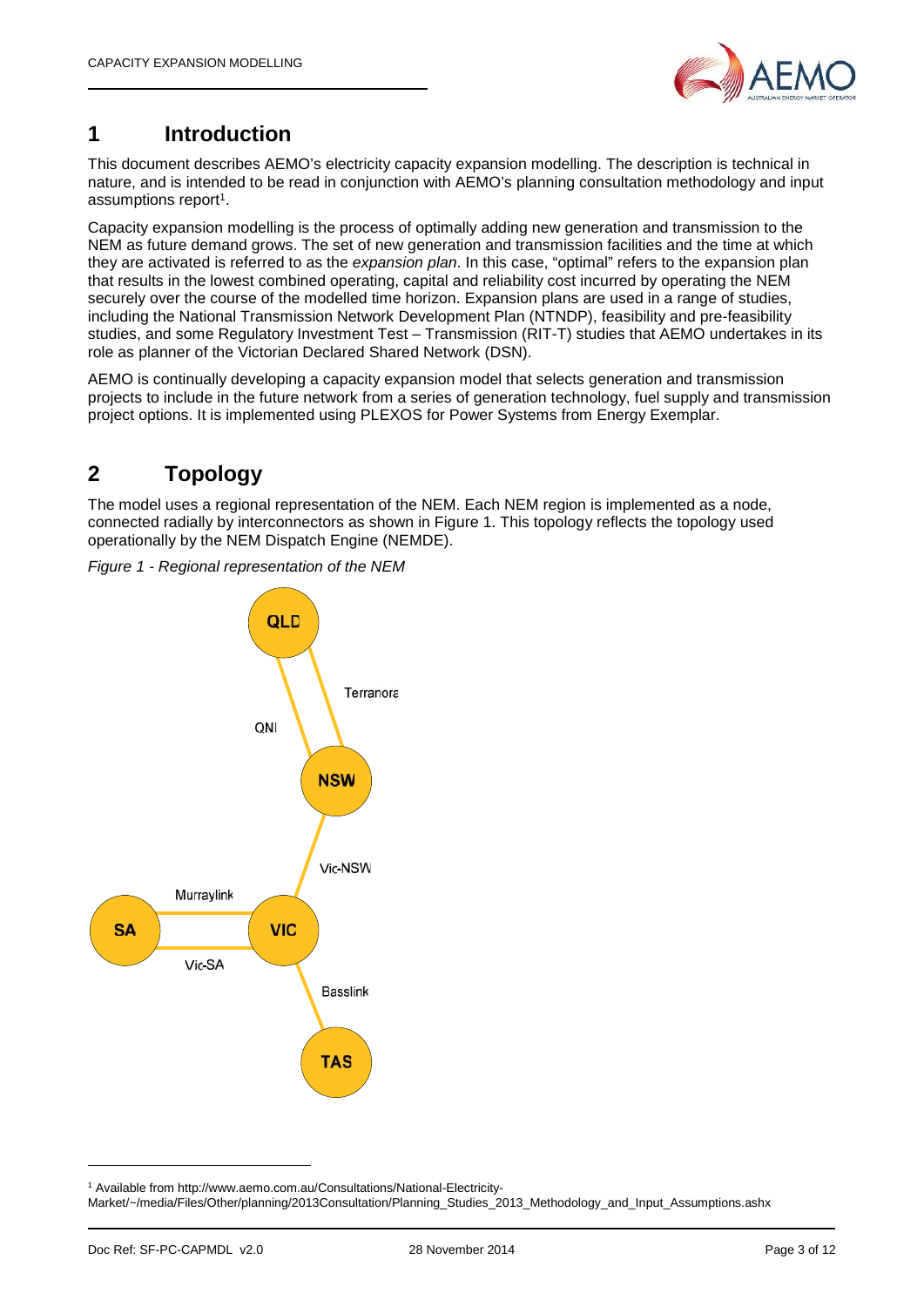

# **3 Dispatch cost**

Electricity demand and generation occurs at the nodes of the model. Power flows between nodes on notional interconnectors. Electricity prices are developed by the model at each node. The model considers a collection of time intervals of varying length, developing a price in each time interval. By multiplying generation cost and demand and summing the product over all regions and all time intervals, a cost of dispatch is developed:

$$
C_d = \n\begin{array}{ccccc}\n & G & & R \\
& CGA_{t,g} + & CG_{t,g} * E_{t,g} + & CF_{t,r} * \text{USE}_{t,r} \\
& & t=1 \quad g=1\n\end{array}\n\tag{Eq. 1}
$$

where

*C<sup>d</sup>* is the cost of dispatch

*T* is the number of time intervals considered

*R* is the number of regions

*GA* is the number of available generators (incurring fixed operating costs)

*CGA* is the cost to be available at time  $t$  for generator  $g$ 

*G* is the number of generators

 $CG<sub>t,e</sub>$  is the cost to generate at time *t* for generator *g* 

 $E_{t,g}$  is the energy supplied by generator g at time  $t$ 

 $CP<sub>tr</sub>$  is the penalty cost for not supplying energy at time *t* in region *r* 

 $USE<sub>tr</sub>$  is the energy not supplied at time *t* in region *r* 

Due to the way in which demand is treated in the model, unserved energy (USE) is not allowed to occur in dispatch and the second term in equation 1 is zero. Instead, minimum reserve levels and growing demand place a lower bound on the amount of generation that must be present to ensure a secure supply. The time sequential model, which has much higher time resolution, is used to ensure capacity expansion outcomes conform to the Reliability Standard.

Generation cost is the sum of:

- Fixed operating cost, independent of generation output and incurred as long as a generating unit is available (CGA in equation 1)
- Variable operational cost, dependent on generation output
- Fuel cost, determined by multiplying generation output by a heat rate for thermal generators to calculate fuel usage, then multiplied by the generator's fuel price
- Emissions cost, determined by multiplying the generation output by the unit's CO2-e emissions intensity factor to calculate total emissions, then multiplied by emission price.

Energy generated by a generating unit is the sum of the generator's share of:

- Energy to supply demand
- Energy lost in transportation within a region, an assumed component of demand
- Energy lost in transportation between regions, controlled by interconnector loss equations
- Energy to supply the generating unit itself, called the auxiliary load

#### **3.1 Price and cost**

The optimisation minimises the cost of energy production and transport. In every time interval considered, the most expensive generating unit, called the marginal unit, sets the price of energy in each region. Theoretically, the true cost to customers in the NEM is the product of the amount of energy and the price of that energy in each region. Every generating unit with costs lower than the marginal unit should be able earn a profit, because generators pay according to their costs, but earn according to the price.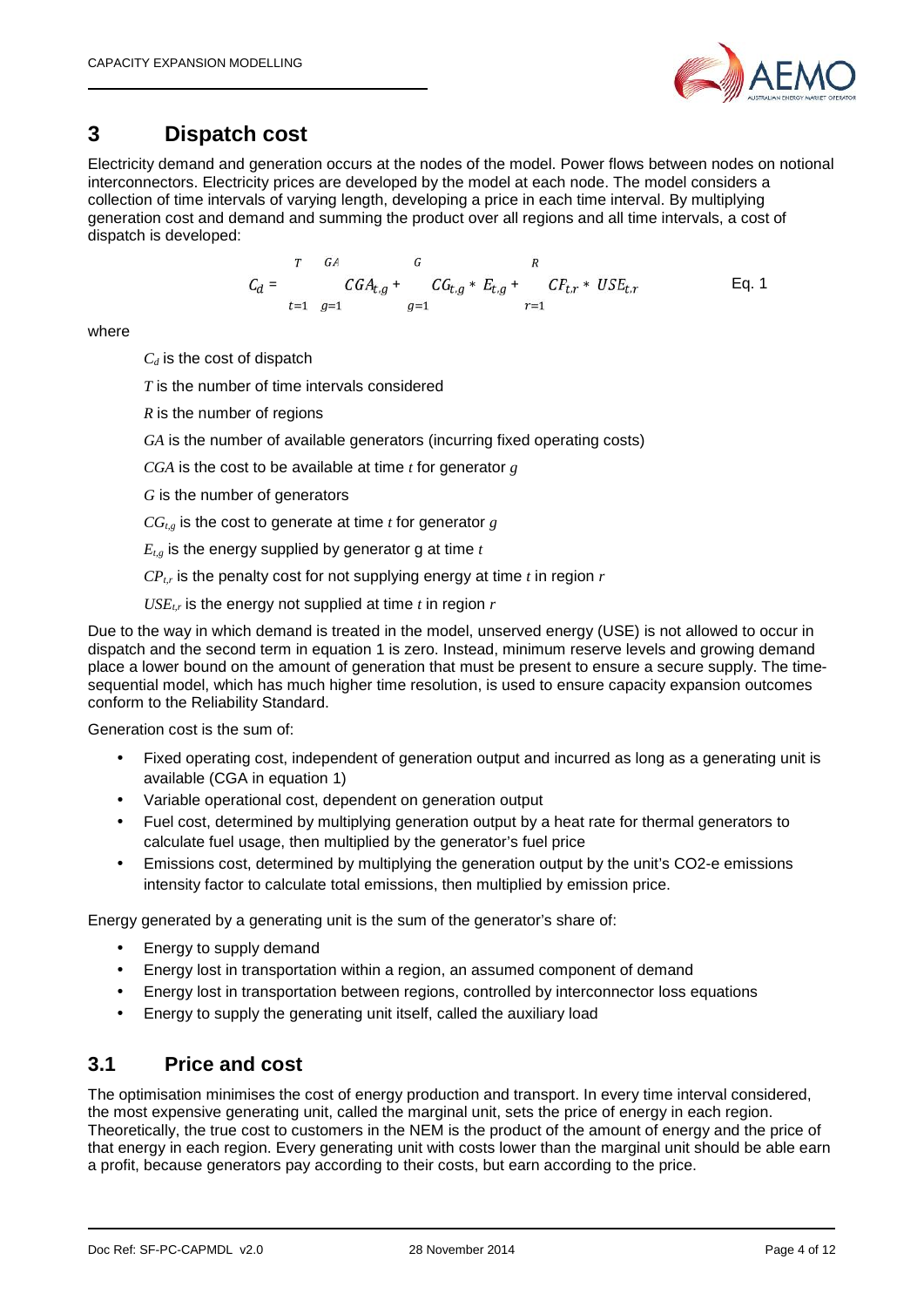

In practice, the model does not have the fidelity in time for price information to be useful in determining generator profitability. AEMO uses its time-sequential model to validate capacity expansion modelling outcomes and ensure that generator revenues fall into a reasonable range.

#### **4 Generation expansion**

In some time intervals, there may be insufficient generation to meet demand and requirements for minimum reserve, and when that is the case some demand (or reserve) cannot be supplied. The model includes representations of new generation that may be established to prevent the occurrence of supply shortfall. Using these, the model develops a cost of new generation:

$$
C_{ng} = \frac{NG}{ng=1} \frac{TA_{t,ng}}{t=1}
$$
 Eq. 2

where

 $C_{nq}$  is the cost to establish new generation

*T* is the number of time periods considered

*NG* is the number of new generating unit options

 $CA<sub>tng</sub>$  is the amortised capital cost of generation, which varies depending on the size of the time interval under consideration

The cost of establishing new generation is balanced by the operational cost benefit provided by generation sources that are more efficient or have lower fuel, variable, fixed or carbon costs, allowing the model to select the option with the lowest total cost that is appropriate at a specific location and time. The cost of adding new generation to the model solution is amortised (spread over the modelled timeframe) to allow the model to choose an appropriate time to activate it. The model is able to choose from more than 170 new generating unit options, which are permutations of technology type and location. The model allows for new generation expansion from 2017-18. AEMO considers that new projects that are not committed are likely to require a minimum of 18 months to two years be fully commissioned and generating in the market.

#### **4.1 Binary and continuous decision-making**

In general, there are two ways of adding new generation to the network: either as individual generating units of specific size, or as a generic generation capacity that is allowed to vary continuously. The former method is more intuitive and allows costs to be estimated with higher confidence (the cost of a 150MW open cycle gas turbine, for example, is well-known), but results in a "mixed integer program" that quickly becomes computationally intractable as more options are added. The latter method results in a problem with much lower computational overhead, but tends to result in unfamiliar new generating unit capacities and costs that are more difficult to confirm (the cost of a 94.2MW open cycle gas turbine, for example, is unlikely to be supported by information gleaned from actual projects, but could be estimated by interpolating the cost of a 70 MW unit and a 150 MW unit).

To ensure manageable computation time, AEMO uses the continuous generation capacity method.

Like existing generation, new generation incurs operational costs that are added to the dispatch cost equation (Eq. 1).

#### **5 Generation retirement**

The capacity expansion model allows for existing generators to retire if simulated market signals indicate that costs may be minimised by replacing existing capacity with new capacity with a combination of lower fuel, emission or operating costs, or a location proximal to demand (reducing costs due to losses).

Generation may also be withdrawn from participation in the model if a generator has advised AEMO of its intention to decommission generating capacity.

The cost of retiring existing generation is balanced by the operational cost benefit provided by generation sources that are more efficient or have lower fuel, variable, fixed or carbon costs, allowing the model to select the option with the lowest total cost that is appropriate at a specific location and time.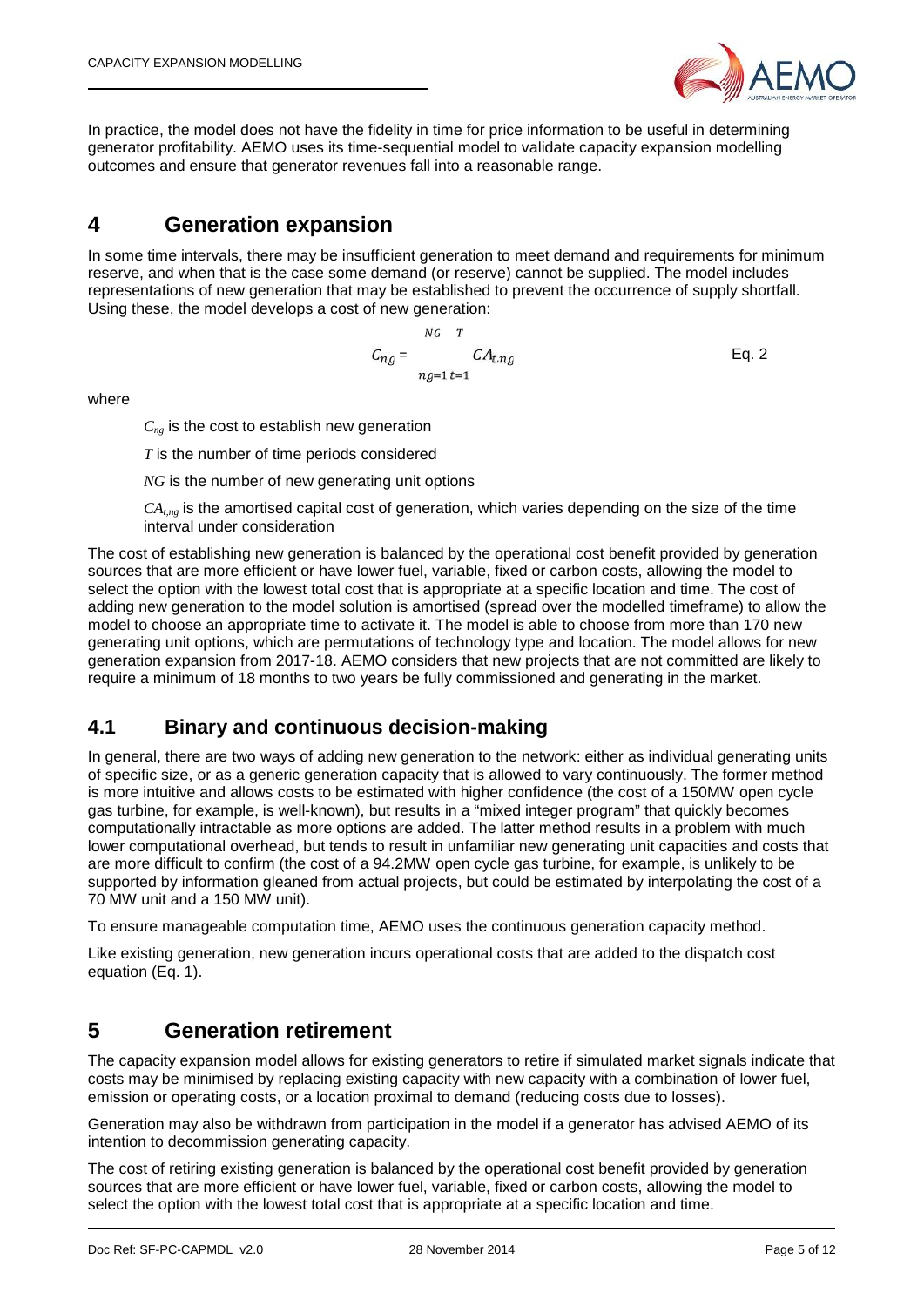

In 2014, the model tested for plant retirements beyond 2017-18. No retirements are allowed in the first 2 years of the simulation as it's considered unlikely for plant to retire from the market without any prior market notification within this period.

The model is able to retire from all existing coal and gas fuel generators that have reached 80% of technical life. Unlike the continuous generation capacity method used in the expansion plan, the retirement decisions are made on the total existing plant capacity.

Cost of plant retirement includes the cost of end of life plant remediation and site rehabilitation as obtained from the fuel and technology cost review by ACIL Allen in 2014. These costs are technology specific.

 $C_{ra}$  = Unit Retierement cost Eq. 3

 $C_{ra}$  = Total cost of plant retirements.

#### **6 Transmission augmentation**

In some cases, it may be more cost-effective to build generation in a location far from centres of demand and augment the transmission network in order to provide access to that generation. This can be the case where an excellent renewable resource exists some distance from the existing network, or when low fuel prices encourage the development of a generation cluster in a particular area.

The model contains a representation of new interconnector projects that can increase power transfer between regions. The increased power transfer can reduce costs by providing access to cheaper, more remote generation, generation that is active at a different time (for example, solar generation in South Australia peaks later in the day from the perspective of customers in Victoria, compared to solar generation in Victoria) or by reducing transmission losses. Transmission projects introduce a new cost to the system in the same way as new generation projects:

$$
C_{nt} = \frac{NT \ T}{nt=1 \ t=1}
$$
 C $A_{t,nt}$  Eq. 4

where

 $C<sub>nt</sub>$  is the cost to establish new transmission

*T* is the number of time periods considered

*NT* is the number of new generating units available

 $CA<sub>tm</sub>$  is the amortised capital cost of new transmission, which varies depending on the size of the time interval under consideration

Unlike the generation expansion, transmission augmentations are modelled as yes/no decisions using integer variables. The computational cost of doing so is much smaller than that of using integer decisions for generation, because the number of options considered is much smaller.

#### **7 Co-optimised expansion**

The aim of the capacity expansion modelling is to minimise the total cost of meeting demand. This cost is given by the sum of equations 1 to 4 above (the sum of dispatch, new generation and new transmission costs):

$$
minimise(C_d + C_{ng} + C_{nt} + C_{rg})
$$
 Eq. 5

An increase in the cost of establishing new generation or transmission is generally accompanied by a decrease in dispatch costs – either due to reduced load-shedding penalties, the improved efficiency of new generation, its lower operating or fuel costs or its better access to the changing load. The result is referred to as a generation and transmission co-optimised least cost expansion plan.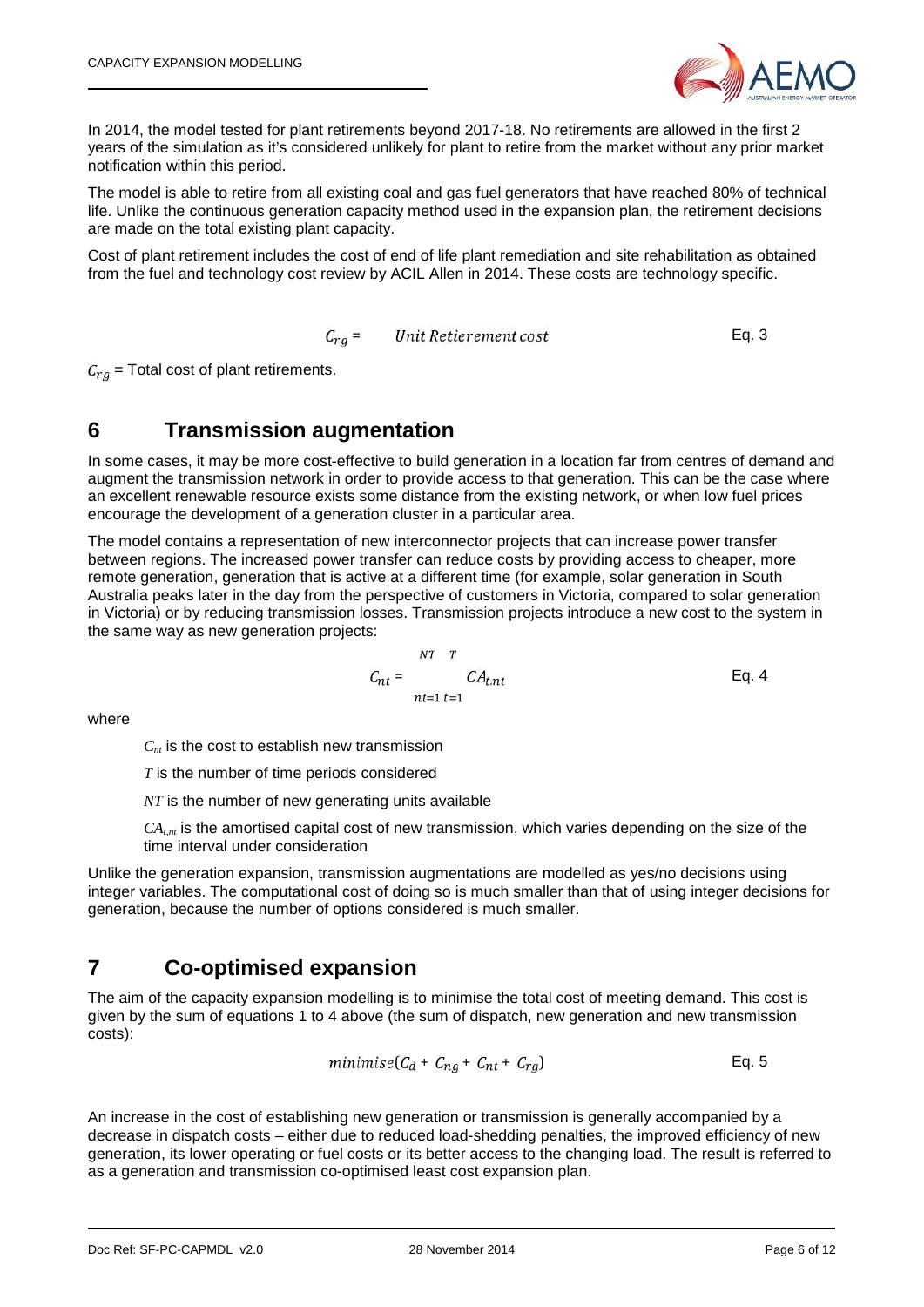

#### **7.1 Energy and capacity**

Equation 5 describes an optimisation in *capacity* and *energy*. It is driven by both:

- The demand for energy at peak times (maximum demand) and the need to provide capacity over and above maximum demand to ensure the power system continues to operate reliably even when some generation fails.
- The need to provide energy at all other times at the lowest possible cost

In any one time period, a region may source capacity and energy from its own generation or a neighbouring region. Minimum reserve levels specify a lower bound on the capacity that must be available at all times in each region (whether it comes from local generation or interconnectors, called *reserve sharing*). Costs are used to fine-tune generation output in each region, finding the lowest cost solution that does not violate the requirement to supply reserve.

The situation is complicated by intermittent generation, which cannot be reliably dispatched and so does not have a clearly specified capacity. For example, when adding up available capacity to determine how much minimum reserve to allow for, it is not clear how much capacity a wind farm can supply, because it is not clear how hard the wind will be blowing at that time. To manage this aspect of intermittent generation, the model is supplied with values that specify the portion of total installed intermittent generation capacity that may be contributed by that generation in any time interval. For wind generation, these "contribution factors" are specific to each region.

Separate day and night solar contribution factors are not specified, because the use of load blocks for specifying demand destroys the time-of-day information necessary to apply the factors rigorously.

#### **8 Load blocks**

AEMO's capacity expansion modelling may consider very long time periods of more than 20 years. The primary input to the model is the expected change in demand in each region. Operationally, NEMDE dispatches generation every 5 minutes (the dispatch interval), and sets prices every 30 minutes (the trading interval). The capacity expansion model must consider every time interval in its time horizon simultaneously, and using the NEM's dispatch or trading intervals leads to unreasonably large computational problems.<sup>2</sup> The time-sequential model uses hourly trading intervals, which are manageable because each hour is considered in isolation, but this is impractical for capacity expansion modelling.<sup>3</sup>

To make the capacity expansion problem tractable, the time-sequential model's projected hourly demand profile for each region is sorted and aggregated into "load blocks". This is illustrated in Figures 2, 3 and 4. Figure 2 shows a regional demand profile for a single year (in this case, New South Wales in calendar year 2012).

When the values in Figure 2 are sorted from highest to lowest, the load duration curve shown in Figure 3 is the result.

<sup>2</sup> There are 350,640 trading intervals in 20 years.

<sup>&</sup>lt;sup>3</sup> The model is represented in the computer as a series of rows in a matrix. The time taken to calculate a solution increases approximately according to the square of the number of rows. A problem in a single time interval with *n* rows will require *n* 2 time, but the same problem considering two time intervals will require (2*n*)<sup>2</sup> = 4 $n^2$  time. As an indication, if a time-sequential model could produce a solution for a single trading interval in 1 second, it would take (350,640)<sup>2</sup> seconds, or approximately 3,900 years to simultaneously solve for all trading intervals in a 20 year period.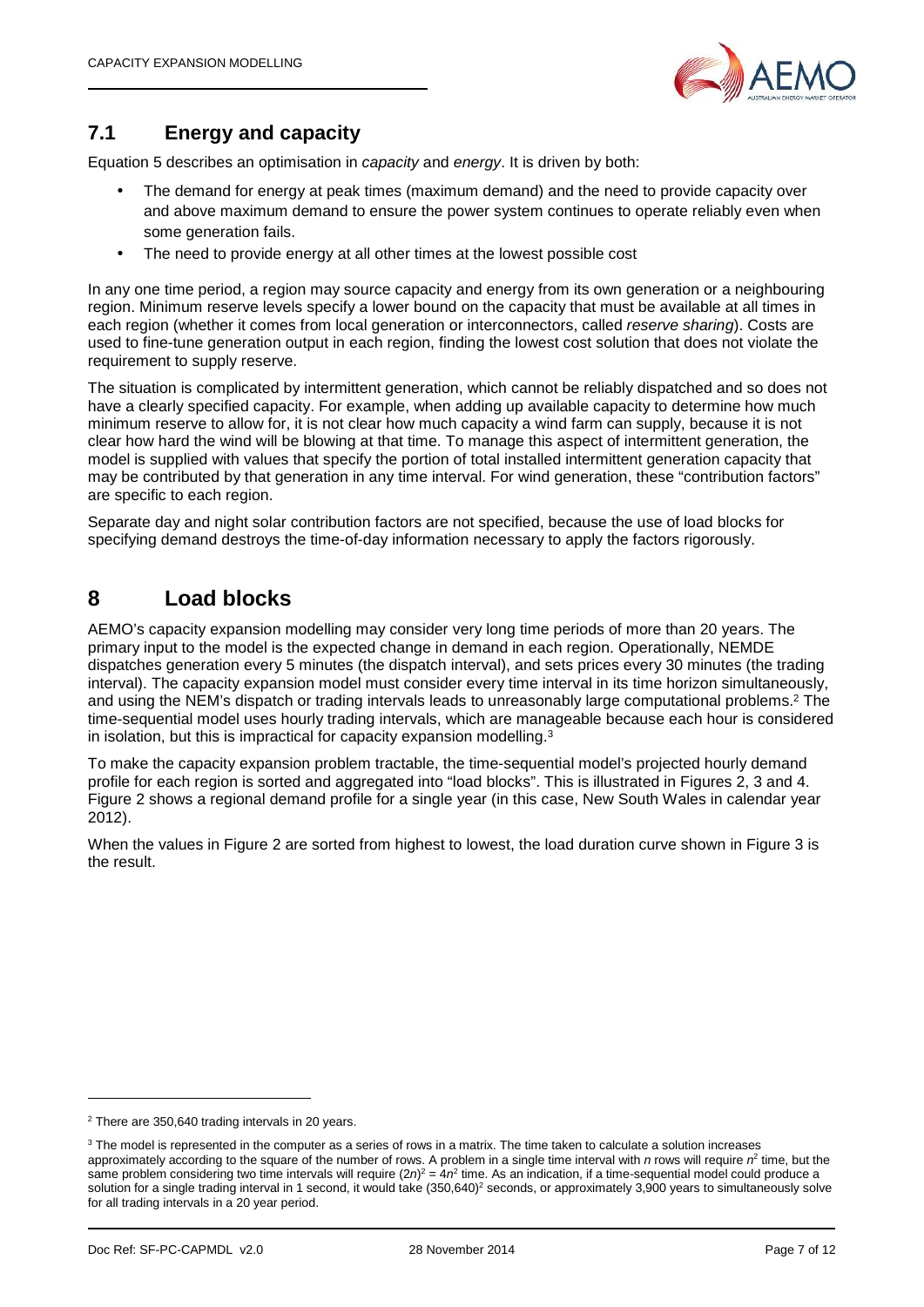

*Figure 2 - A regional demand time series*



*Figure 3 – Load duration curve of the time series in Figure 2*



The load duration curve destroys the time relationship between values, but makes it easy to determine statistics like maximum, minimum and median demand at a glance, and develop knowledge about the impact of high demand times. For example, it is a simple matter to read off the chart that the top 20% of capacity is needed only 12% of the time, while the top 10% of capacity (about 1,200 MW, reserve levels notwithstanding) is needed only 1.5% of the time (or about 5.5 days in the year). It also suggests the concept of a "load block", whereby the load duration curve is split into chunks that represent a longer period of time. Figure 4 shows an example partitioning of the load duration curve in Figure 3. Here, the median load has been selected in each 10% interval of time.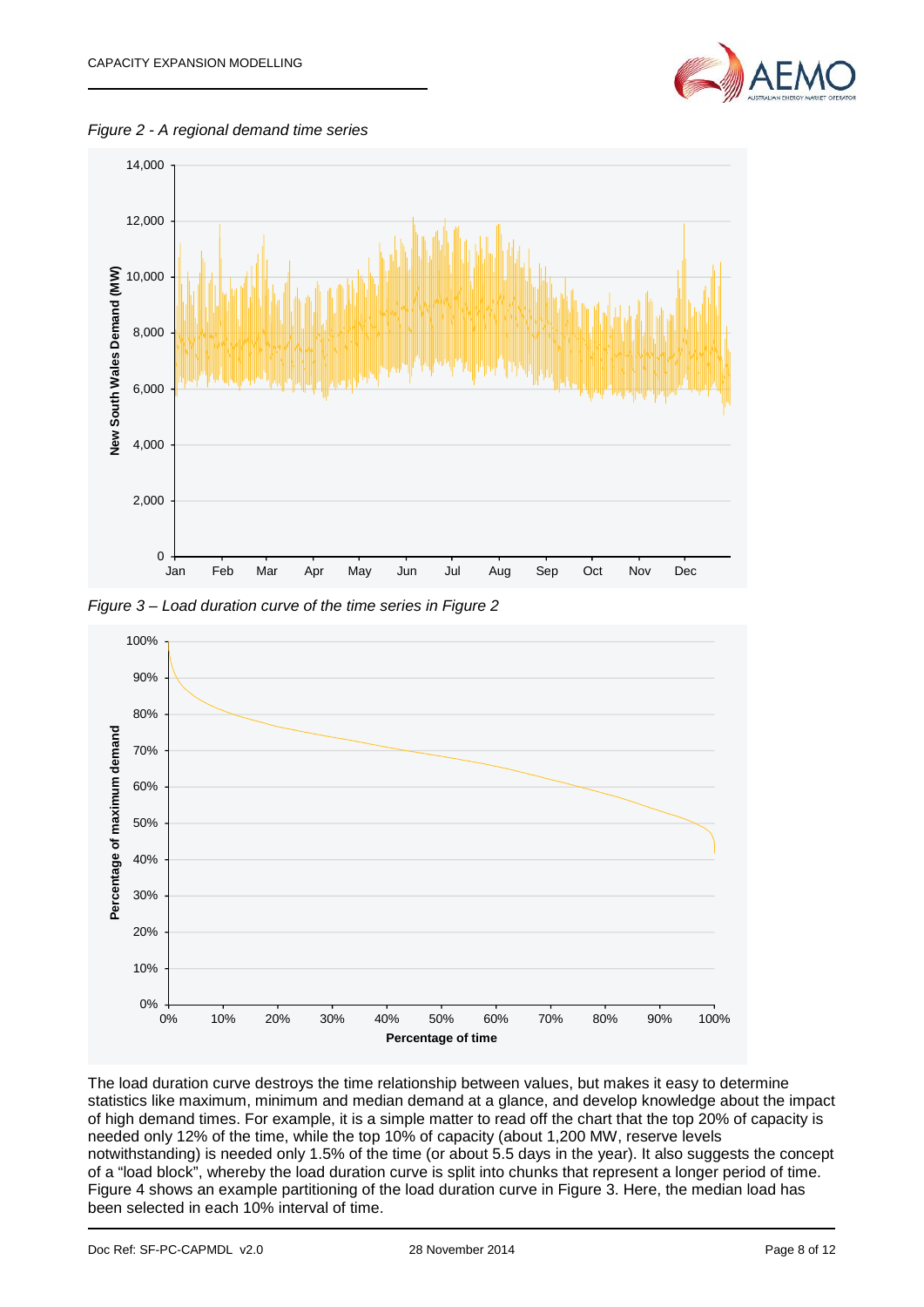

*Figure 4 - A 10-block version of the load duration curve in Figure 3*



Using this method, the number of time periods that would need to be considered falls from 17,568<sup>4</sup> to 10.

There are many ways in which a load duration curve can be partitioned into load blocks. The method outlined above does not capture either the maximum or the minimum demand. The development of blocks of constant width ignores some the information available in the curvature and slope of the load duration curve. To circumvent these shortcomings, AEMO uses a weighted least-squares fit method to partition the load duration curve. With this method, the number of desired blocks is chosen, and the width of the blocks is optimised by the modelling software to minimise the deviation of the value of the block from the values in the load duration curve that the block will represent. In addition, the maximum demand interval is preserved as single-interval block.

AEMO uses between 12 and 20 blocks for each modelled month. When 20 blocks are chosen, the weighted least-squares fit method with preserved maximum results in 1 block of duration one hour to represent maximum demand and 19 blocks of varying duration that optimally follow the load duration curve.

#### **8.1 Load diversity**

Load diversity is a phenomenon whereby demand in one area may be low when demand in a neighbouring area is high. When this occurs frequently, it becomes apparent that transmission augmentation may be a more cost-effective solution than establishment of new generation, because surplus generation in the low demand region is available to supply the high demand region. Conversely, if two areas frequently experience high demand at the same time, power transfer between them is expected to be small and generation investment is likely to be more cost-effective because transmission investment may not necessarily translate into higher or more frequent power transfer.

Using load blocks to represent demand reduces the capacity expansion model's ability to make investment decisions based on load diversity, because it considers only the diversity present in the interval chosen to represent the load block. AEMO's time-sequential model, which considers the modelled horizon at hourly resolution, and power system models, which specifically target times of high demand, are used to verify the expansion plan outcomes.

<sup>4</sup> 2012 was a leap year - 366 days of 48 half-hour trading intervals each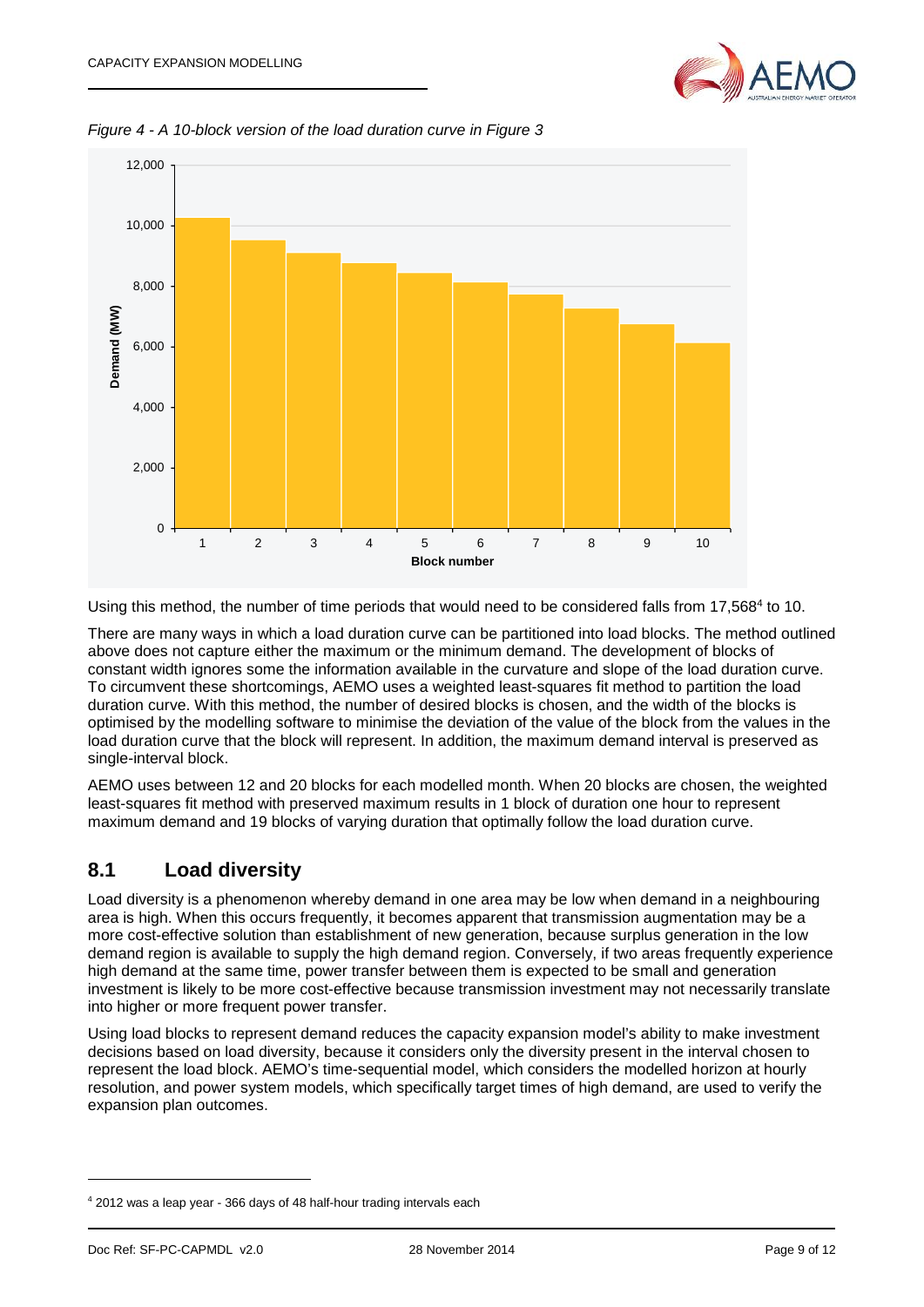

# **9 Energy constraints**

The time-sequential model contains a detailed representation of hydroelectric generators, their associated storage reservoirs and expected annual inflows into storage. The capacity expansion model cannot track the rise and fall of reservoir storage levels because it does not consider time continuously, and detailed accounting of water quantities and values is not possible.

No new hydroelectric capacity is included in the capacity expansion model, because it is assumed that all of the major water catchments that can be used for hydroelectric generation in the NEM have already been developed. In addition, hydroelectric inflows are assumed to follow long term averages, so hydroelectric generation does not fluctuate from year to year. Under these conditions, it is reasonable to assume hydroelectric generation output on an annual basis.

The capacity expansion model incorporates energy targets for hydroelectric generation. Hydroelectric generators may generate up to the target in each year. Generation beyond the target is possible, but a high penalty price is imposed on any generation over and above the target. In this way, the storage levels of the hydroelectric reservoirs are controlled to remain close to their current levels throughout the simulated horizon.

# **10 Transmission Limitations**

The capacity expansion model does not incorporate a representation of intra-regional transmission limitations. AEMO uses the time-sequential and power system models to assess the impact of intra-regional transmission limitations on the expansion plans produced by the capacity expansion model. Where the time sequential or power system model indicates that an expansion plan is materially impacted by intra-regional transmission limitations, either a special constraint equation is developed to limit generation expansion, or the costs of affected generation are modified to include the additional transmission investment required to raise the limitations, and the expansion plan re-developed.

The maximum allowable power flow on interconnectors is explicitly modelled, along with the maximum capacity reserve an interconnector can supply to energy-importing regions. Interconnector augmentation projects are defined in the model that can increase power transfer capability provided the cost of augmentation can be recovered through lower operating costs. These augmentations may originate from a range of sources, including jurisdictional planning body (JPB) annual planning reports (APRs), joint feasibility and pre-feasibility studies or augmentation studies undertaken internally at AEMO.

In 2014, several options were considered for the transmission interconnector upgrades. Details of these options are included in the additional modelling data<sup>5</sup>.

#### **11 Build limits**

Every new generation technology is subject to a build limit, which defines how much new capacity of any one type can be installed in any one planning zone over the modelled horizon.

In some cases build limits may cross zone or technology boundaries, and special limit formulations are required. For example, limitations on gas supply may impose a build limit of 1,000 MW on new gas generation in a particular zone, which may receive either new combined-cycle gas turbines (CCGT) or open cycle gas turbines (OCGT). Because of the way the model implements build limits, this fuel supply limitation implies three limits in the model:

- New CCGT generation may not exceed 1,000 MW
- New OCGT generation may not exceed 1,000 MW
- The sum of new CCGT and OCGT generation may not exceed 1,000 MW

<sup>5</sup> http://www.aemo.com.au/Electricity/Planning/Related-

Information/~/media/Files/Other/planning/Planning\_Studies\_2013\_Additional\_Modelling\_Data\_July.ashx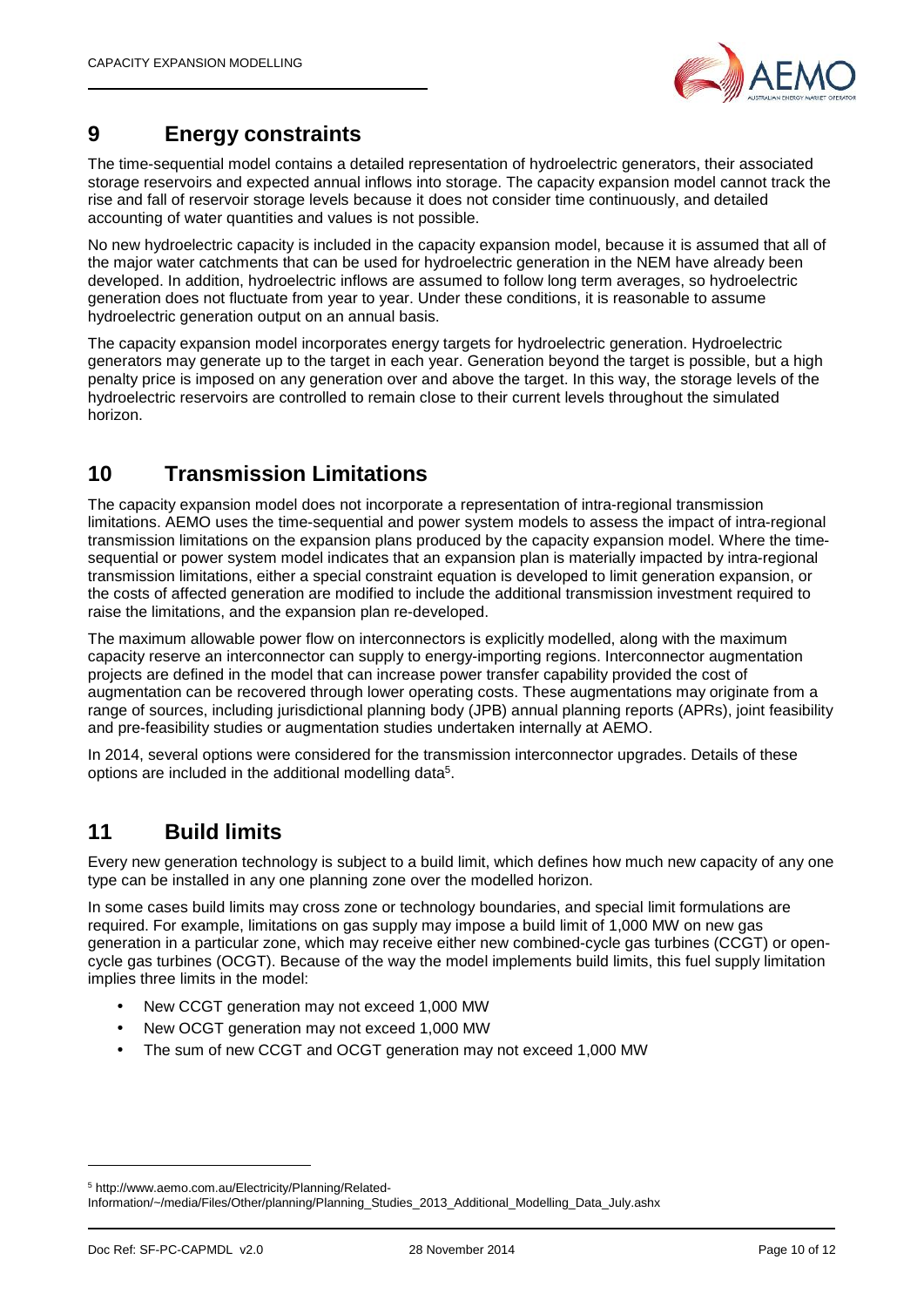

When this is the case, special build limits may be defined for specific technologies, in a specific region, or for a particular fuel supply source. The generation technology expansion constraints are based on the ACIL Allen tech review in 2014<sup>6</sup>.

New generation is built to meet the capacity and energy demand without any consideration of the plant development and planning timelines which can lead to substantial generation expansion in the early years of the expansion plan. This is modelled by limiting new generation to 1800 MW per year across the NEM prior to 2019-20.

## **12 Special constraints**

#### **12.1 Wind generation expansion in New South Wales**

New wind farm generation is modelled using the wind capacity factor, marginal loss factor and cost of connection at the zone connection point. This results in the model planting substantial levels of new wind farm projects in New South Wales. However, considering the timelines for constructability of new projects AEMO has limited the wind generation expansion in the first eligible year of the expansion plan in 2018-19 to be 400 MW based on market information of publicly announced projects for New South Wales.

#### **12.2 Generation expansion in South East Queensland**

The South East Queensland zone is one of the smaller zones defined for generation and transmission expansion and is heavily populated. Its commercial and tourist industries are generally incompatible with heavy industry, and planning permission for new power stations is difficult to obtain. The zone has good access to load and gas, coal and solar resources, which lead the model to establish large amounts of generation there when alternative uses for land are not taken into account.

To manage expansion in the South East Queensland zone, a limit of 1,200 MW is imposed on all new generation there.

#### **13 End effects**

When a model includes amortised costs for new generation and transmission infrastructure, only a small portion of the total capital cost is apportioned to each load block. When the modelled time horizon is shorter than the expected lifetime of the new infrastructure assets, simply summing costs over the modelled horizon underestimates the true capital cost. This would bias investment towards the end of the modelled horizon, because later investments would effectively be much cheaper than earlier investments. Conversely, if all of the capital costs of an investment are apportioned to the single time period in which it occurs, there may not be sufficient time in the modelled horizon to recover the capital expenditure, biasing outcomes towards the beginning of the modelled horizon. This property of models is termed an "end effect" or "terminal effect".

To manage end effects, models need some way of extending costs beyond the end of the modelled horizon to ensure that capital costs are recovered over the expected lifetime of the asset.<sup>7</sup> AEMO uses an "in perpetuity" method for this purpose. In perpetuity assumes that the costs calculated in the final year of the modelled horizon continue for all years beyond the horizon. A discount rate is applied to costs, which progressively reduces the impact of future costs on the present day value of investments until they become negligible.

AEMO uses a 10% discount rate for in-perpetuity calculations.

<sup>6</sup> http://www.aemo.com.au/Electricity/Planning/Related-

Information/~/media/Files/Other/planning/2014%20Assumptions/Fuel\_and\_Technology\_Cost\_Review\_Data\_ACIL\_Allen.ashx

<sup>7</sup> "Recovery" of capital costs has a special meaning in this context. The model must recover the money spent on a capital investment as a reduction in total operating costs across the NEM, not as an individual facility or company portfolio.